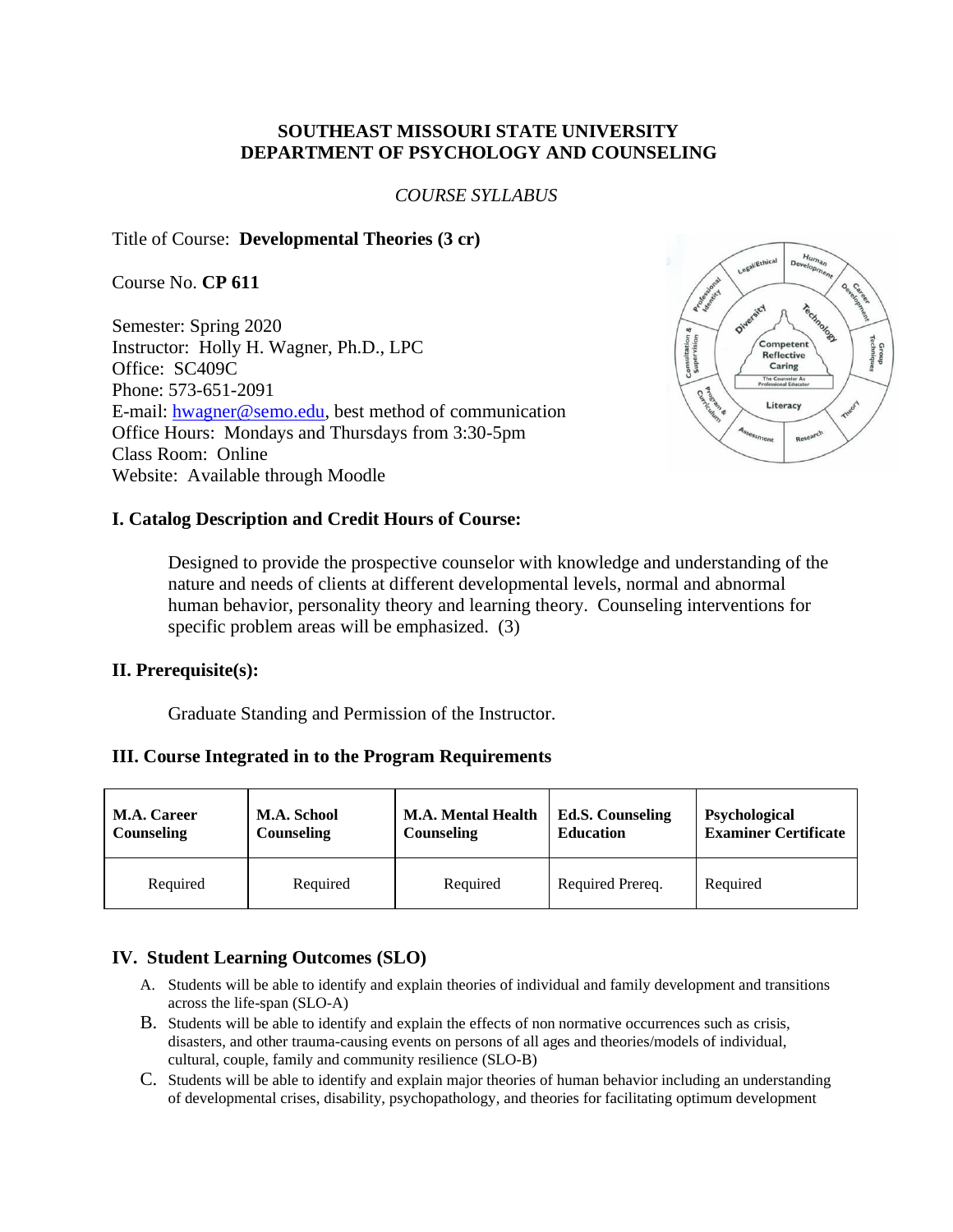and wellness over the life-span (SLO-C)

| <b>CACREP</b> Requirements<br>(2016) | <b>DESE Requirements (2012)</b>                                                                                                                                                                                                                                                                           | <b>LPC</b> Requirements       | <b>NBCC Requirements</b>        |
|--------------------------------------|-----------------------------------------------------------------------------------------------------------------------------------------------------------------------------------------------------------------------------------------------------------------------------------------------------------|-------------------------------|---------------------------------|
| 1.3. Human Growth and<br>Development | <b>MO School Counseling</b><br>Standard 1: The school<br>counselor utilizes his/her<br>skills and knowledge of<br>student development and<br>behavior to promote the<br>mental health and well-<br>being of all students by<br>facilitating their academic,<br>career, and personal/social<br>development | Human Growth &<br>Development | Human Growth and<br>Development |

## **V. Course as Relates to External Requirements**

### **VI. Course as Relates to External Standards**

### **CACREP Standards (2016)**

Section II.F.3. HUMAN GROWTH AND DEVELOPMENT

- a. theories of individual and family development across the lifespan
	- b. theories of learning
	- c. theories of normal and abnormal personality development
- d. theories and etiology of addictions and addictive behaviors
- e. biological, neurological, and physiological factors that affect human development, functioning, and behavior

f. systemic and environmental factors that affect human development, functioning, and behavior

g. effects of crisis, disasters, and trauma on diverse individuals across the lifespan

h. a general framework for understanding differing abilities and strategies for differentiated interventions

i. ethical and culturally relevant strategies for promoting resilience and optimum development and wellness across the lifespan

# **DESE Standards (2012)**

Standard 1 – Quality Indicator 1: Human Growth and Development: The school counselor demonstrates knowledge of human development and personality and how these domains affect learners, and applies this knowledge in his or her work with learners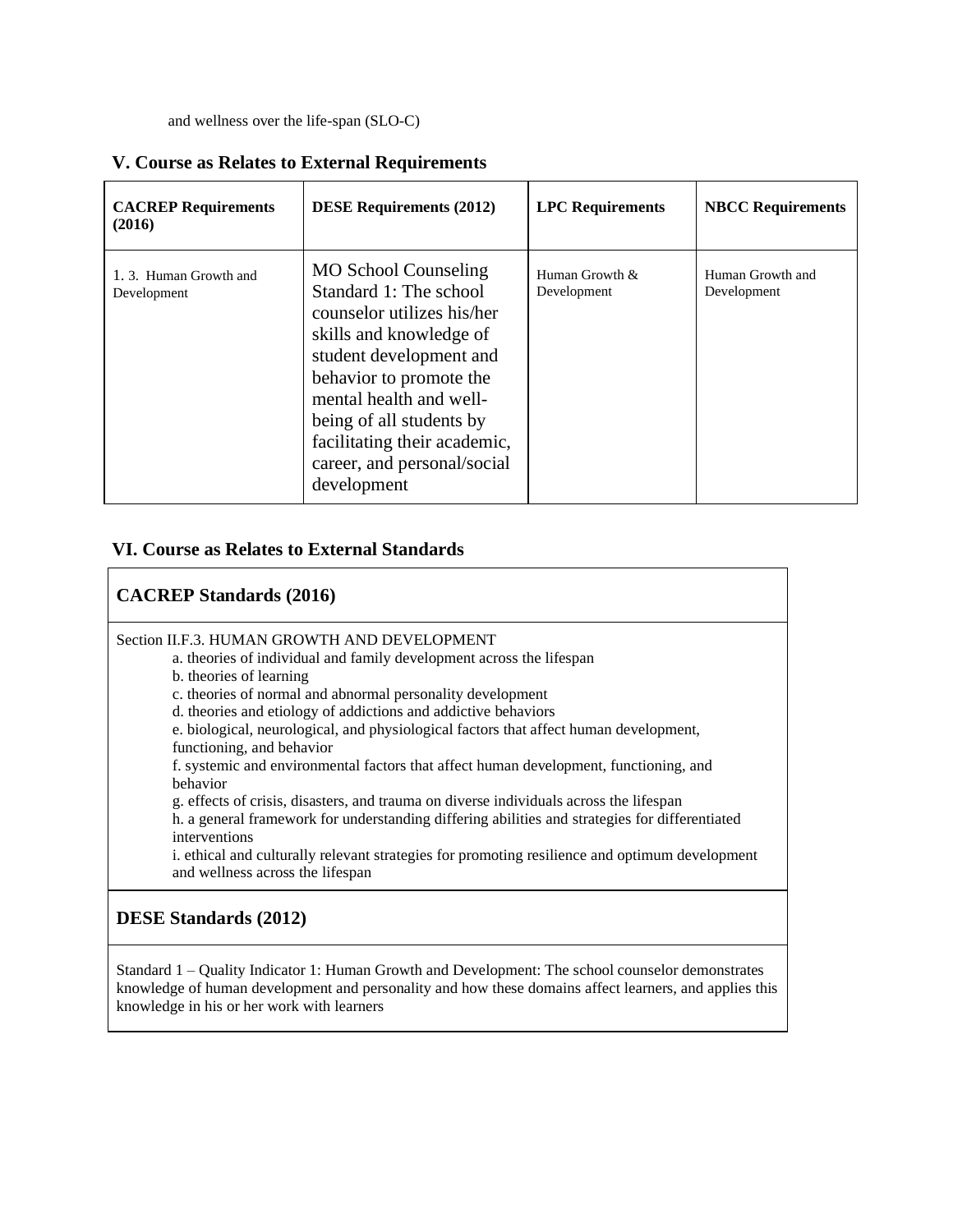## **VII. Purposes or Objectives of the Course:**

- A. Become knowledgeable in theories of normal and abnormal human growth and development.
- B. Develop awareness of family development through the lifespan.
- C. Become knowledgeable in issues related to learning, problems in learning, and the behavioral implications in the learning experiences.
- D. Gain awareness of disabilities including the possible antecedents and consequences as they relate to human development.
- E. Learn various theories of personality and identity development.
- F. Develop an understanding of professional issues dealing with development, learning, personality and environmental concerns.

| VIII. |                 | <b>Course Content or Outline:</b>                                                           | <b>Class Hours</b> |
|-------|-----------------|---------------------------------------------------------------------------------------------|--------------------|
|       | A.              | Theories of Human Growth and Development                                                    | 11                 |
|       |                 | Physical-motor<br>1.                                                                        |                    |
|       |                 | 2.<br>Cognitive-intellectual                                                                |                    |
|       |                 | 3.<br>Social-emotional                                                                      |                    |
|       |                 | 4.<br>Psychosexual                                                                          |                    |
|       |                 | 5.<br>Moral                                                                                 |                    |
|       | <b>B.</b>       | Theories of Learning                                                                        | 11                 |
|       |                 | Learning and Behavior<br>1.                                                                 |                    |
|       |                 | 2.<br>Motivation and Learning                                                               |                    |
|       |                 | 3.<br>Remembering and Forgetting                                                            |                    |
|       |                 | 4.<br>Transfer of Learning and Problem Solving                                              |                    |
|       |                 | 5.<br><b>Student Characteristics</b>                                                        |                    |
|       | $\mathcal{C}$ . | Theories of Personality                                                                     | 11                 |
|       |                 | Varied viewpoints relating to the nature, structure<br>1.<br>and development of personality |                    |
|       |                 | 2.<br>Factors influencing personality development                                           |                    |
|       |                 | 3.<br>Components of a healthy personality                                                   |                    |
|       |                 | Developmental tasks<br>4.                                                                   |                    |
|       |                 | 5.<br>Consistency and change in personality                                                 |                    |
|       | D.              | Developmental and Lifespan Issues                                                           | 12                 |
|       |                 | Interpersonal relationships and self esteem<br>1.                                           |                    |
|       |                 | 2.<br>Divorce                                                                               |                    |
|       |                 | 3.<br>Single-parent families and blended families                                           |                    |
|       |                 | 4.<br>Chemical dependency and addictive behaviors                                           |                    |
|       |                 | 5.<br>Human sexuality                                                                       |                    |
|       |                 | Physical and sexual abuse<br>6.                                                             |                    |
|       |                 | 7.<br>Crisis intervention                                                                   |                    |
|       |                 | 8.<br>Grief                                                                                 |                    |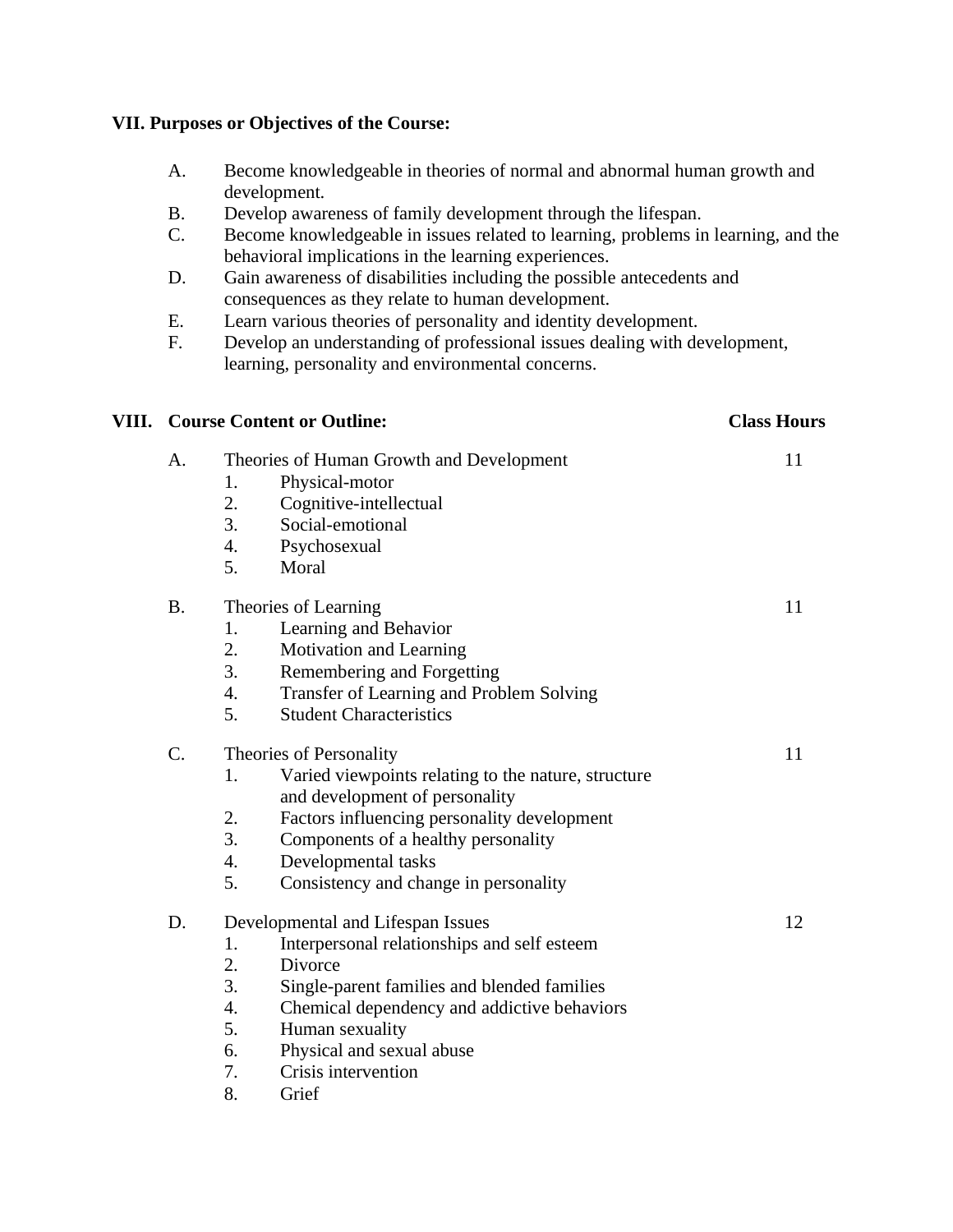- 9. At risk students
- 10. Cultural diversity
- 11. Death

## **IX. Textbook(s):**

Broderick, P., & Blewitt, P. (2015). *The life span: Human development for helping professionals* (4th ed.). Upper Saddle River, N.J.: Pearson Educational.

**Note:** Because of the amount of writing assignments required throughout your counselor preparation program, students are required to purchase the following book to use and reference throughout the program:

American Psychological Association (2020). *Publication manual of the american*  psychological association. (7<sup>th</sup> ed.). Washington, DC

# **X. Expectations of Students:**

A. The student will be expected to attend field visits to identified programs that address relevant course topics such as, the observation of clients of different developmental levels, and/or particular programs that address various areas in learning of clients. B. Students are expected to participate in group discussions in the online format on a consistent basis. Contributions through the class website are expected to be both intellectually stimulating and should contribute to the learning of other class participants. C. The student will be expected to complete all required readings and assignments. D. The student will be expected to respond to a variety of skill assessment techniques. E. The student will be expected to know about and use a variety of technological strategies to enhance learning

F. The student will be expected to know about legal issues and ethical standards in counseling.

### **XI. Basis for Student Evaluation**

- A. Written assignments
- B. Quality of correspondence in online discussion forums

### *Final letter grade:*

91% to 100% -- A 81% to 90% -- B 71% to 80% -- C 0% to 70% -- F

### **Assignments:**

**Forum Posts (150 points):** Each week you will be given topics for discussion on Forum. Some topics will ask you to watch a video, go on a field experience trip, or reflect on the readings for that week. Your responses for Forum will be evaluated according to the criteria listed on the rubric available through Moodle. Each assignment will be worth 10 points. Each chapter will have one forum. You will also respond to two peers' posts.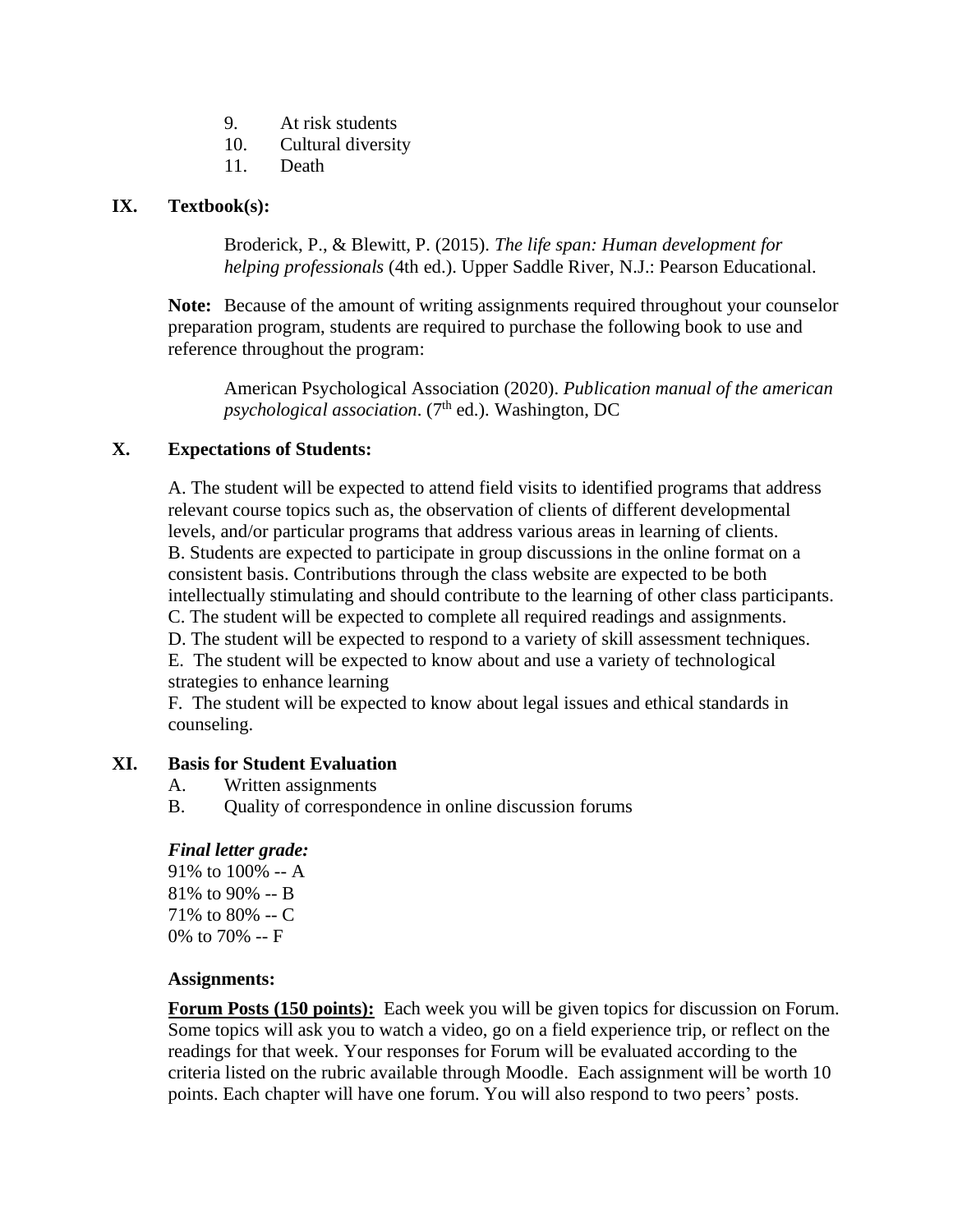With 15 chapters, there will be 150 points total available. *Rubric on Moodle*

**Due:** Forum Posts are due by Friday before 11:59pm. Two responses to your peers are due by Tuesday of the following week before 11:59pm.

**Article Pot Luck (50 points):** During the first week of class, each student will choose two chapters of the book to provide the class a peer reviewed journal article that exemplifies a topic listed within the chapter. By the Sunday before your chapter's week, you will write a 400-600 word paper about why you chose this article, how it relates to that week's chapter, and an overview of what the article articulates and upload it and the article as a Forum post. Each article and paper will be worth 20 points. You will also be required to respond to 5 articles of your choice throughout the semester. These responses will be 2 point each. A total of 50 points will be awarded for this assignment *Rubric on Moodle*

**Due:** Article and Paper due dates will be chosen during the first week of the class. 5 responses are due at your discretion throughout the class.

**Halfway Reflection (25 points):** Halfway through the 8 week course you will submit a paper (at least one page) about how the course is going, what you have enjoyed learning, your engagement level, etc. This is to open a dialogue between student and professor in order to create a class that is meaningful to all parties. *Rubric on Moodle* **Due:** March 13, 11:59pm

**Integrated Personal Theory of Human Development: (50 points):** Integrate the theories of your choice from the textbook. Build your personal theory of human development. Address various stages of life and ways in which your theory works in each. This personal theory can be an outgrowth of our readings, forum discussions, and your personal reflections supported by the content of these theories. *Rubric on Moodle* **Due:** May 8, 11:59pm

**Class Reflection Paper: (20 points):** Each student is required to write and submit a 2 – 4 page reflection paper on what they learned from this class. This paper can include descriptions of assignments that were particularly meaningful, key takeaways, and other points of interest. This assignment also satisfies a requirement of the Professional Counseling Portfolio. In addition to uploading the assignment to the Moodle website, you are required to submit the reflection to your Chalk & Wire account. *Rubric on Moodle*

**Due:** May 11, 11:59pm

### **XII. Methods of instruction**

A combination of:

Web-assisted discussions and reflections Assigned textbook and supplemental readings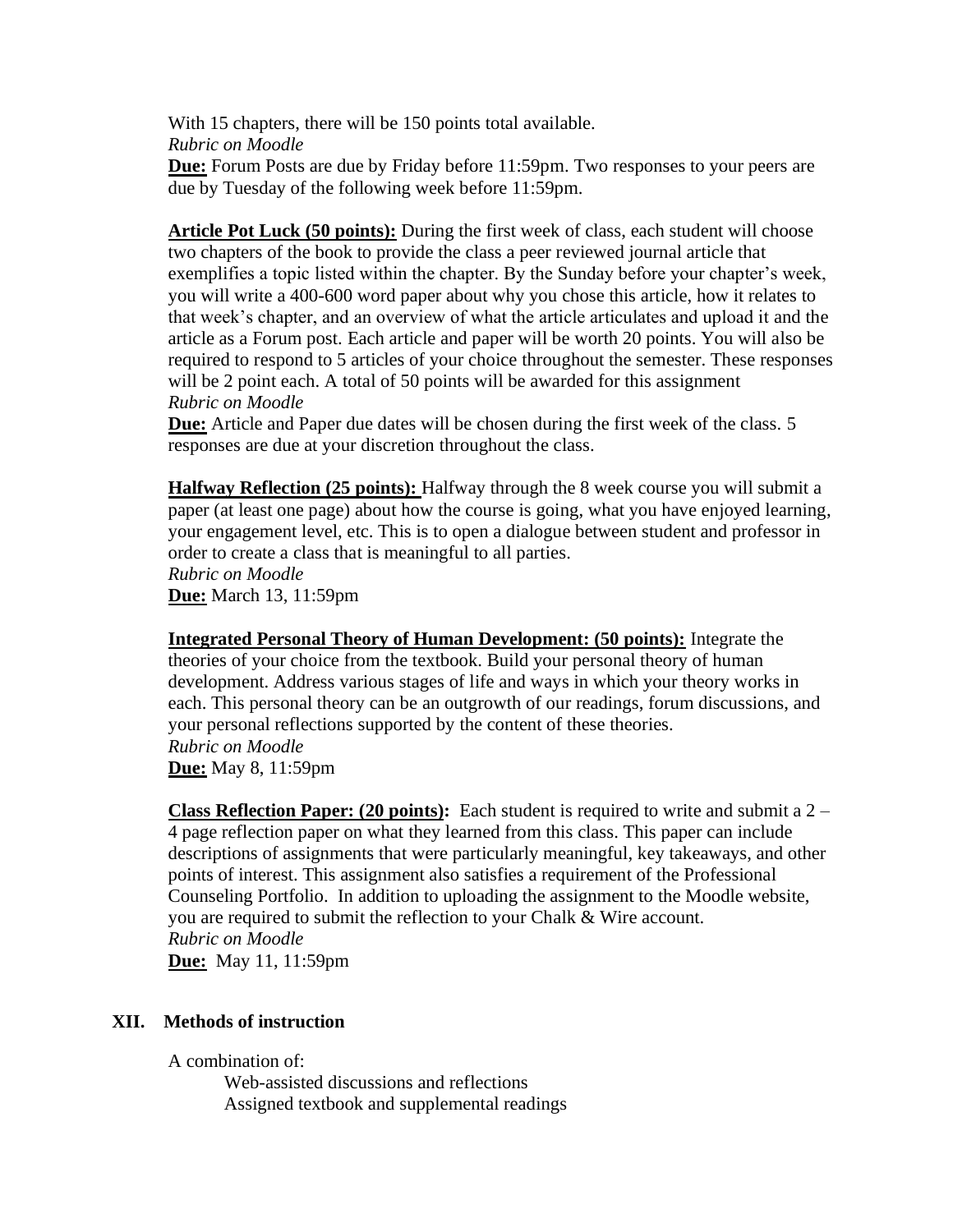## **Additional Course Information:**

All course information is included in the Keys to Success Booklet included on the class Moodle site, which includes grading rubrics, weekly assignment formats, and contact information.  Policy on late work is based upon individual faculty discretion.  Every effort will be made to respond to emails within 48 hours during the work week. Every effort will be made to grade course assignments in 2 weeks, based upon scope of assignment. 

- **XIII. Academic Honesty –** Southeast Missouri State University expects all students, faculty and staff to operate in an honest and ethical manner. Academic dishonesty is a very serious offense because it undermines the value of your education and the education of others. Students who engage in academic dishonesty face significant penalties. Forms of academic dishonesty include, but are not limited to, plagiarism, cheating, contract cheating, misrepresentation, and other actions you take. Some of these are defined below:
	- Plagiarism means passing off someone else's work as your own, whether it is intentional or unintentional.
	- Cheating includes copying from another person or source of information to meet the requirements of a task.
	- Contract cheating is paying someone else or a company to do your work.
	- Misrepresentation means you are posing as someone else or someone else is posing as you to complete a task.
	- Collusion means working with one or more people to cheat. If you help someone cheat or plagiarize you will face the same penalties.

For more information, visit the Responsible Redhawks Code of Conduct

<http://www.semo.edu/responsibleredhawks/code-of-conduct.html> or the Faculty Handbook Section (D) on Academic Honesty<http://www.semo.edu/facultysenate/handbook/5d.html>

- **XIV. Accessibility –** Southeast Missouri State University and Disability Services are committed to making every reasonable educational accommodation for students who identify as people with disabilities. Many services and accommodations which aid a student's educational experience are available for students with various disabilities. Students are responsible for contacting Disability Services to register and access accommodations. Accommodations are implemented on a case by case basis. For more information, visit<http://www.semo.edu/ds/> or contact Disability Services at 573-651-5927.
- **XV. Civility –** Your university experience is purposely designed to introduce you to new ideas, help you think effectively, develop good communication skills, evaluate information successfully, distinguish among values and make sound judgements. Doing this well requires respectful and courteous discussion among and between students and the instructor. Together, we must create a space where we acknowledge and respect others have different experiences, perspectives and points of view. Disagreements are likely. Mutual respect for one another and a willingness to listen are important. Remember, you are responsible for your behavior and actions. There is a no tolerance policy on bullying or harassment of any kind. Additional information on student conduct may be found at: <http://www.semo.edu/pdf/stuconduct-code-conduct.pdf?ver=1.0> and [http://www.semo.edu/pdf/Conduct\\_Faculty\\_Resource\\_Guide.pdf](http://www.semo.edu/pdf/Conduct_Faculty_Resource_Guide.pdf)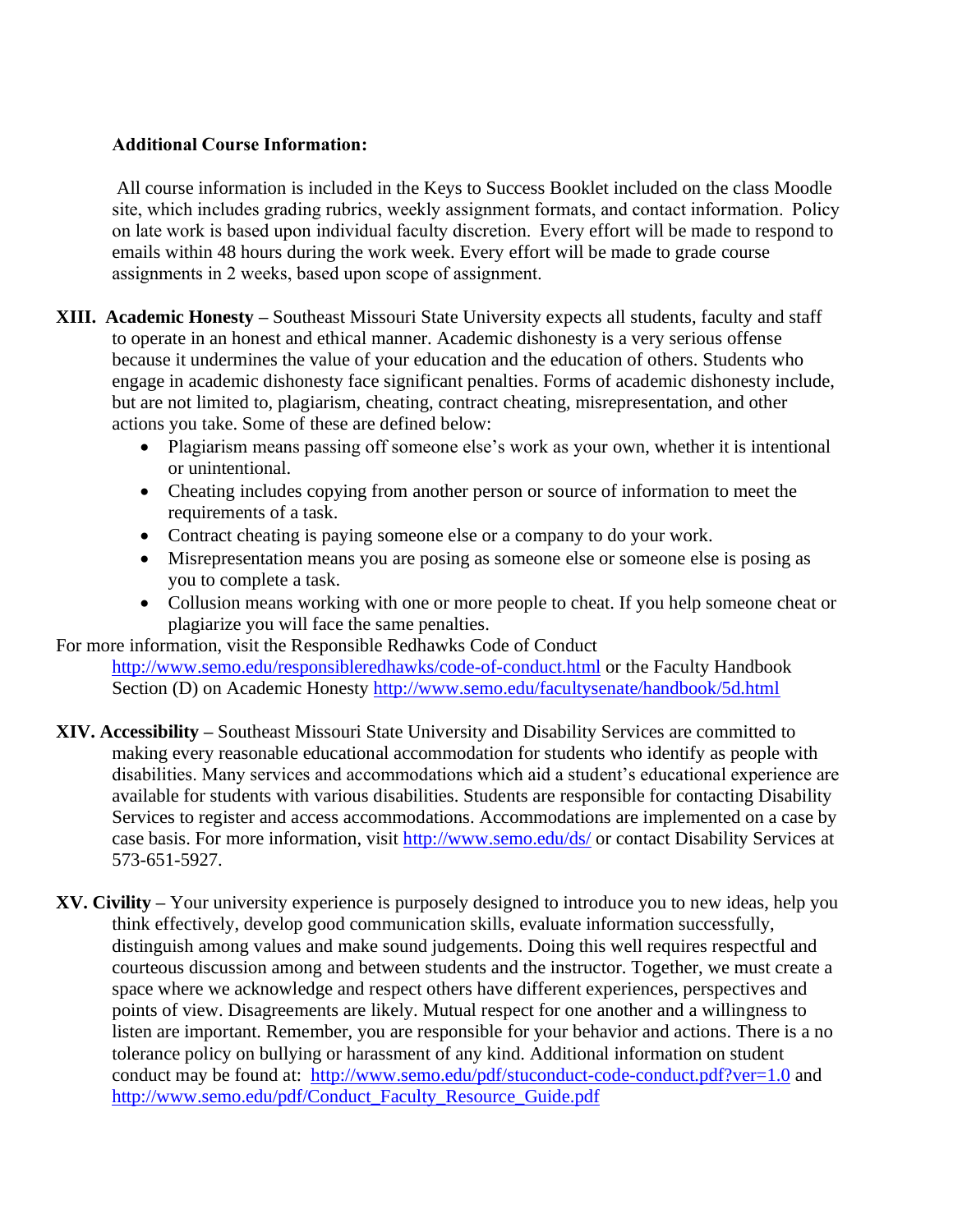Further, it is to be expected that the instructor will treat all students with dignity and respect – it is also expected that the students will treat both the instructor and other students with this same respect. In order to facilitate this process more effectively, students are asked the following: 1) before class turn off all pagers and cell phones; 2) refrain from text messaging during class; 3) avoid distracting behavior (e.g. popping gum, noisy eating, and clipping fingernails); 4) minimize side conversations; and, 5) maintain respectful interactions. Finally, personal harassment of any kind will not be tolerated.

**XVI. Mandatory Reporting –** I will keep information you share with me confidential to the best of my ability, but as a professor I am legally required to share information about sexual misconduct and crimes I learn about to make our campus and community safe for everyone.

### **XVII. Counselor Dispositions**

Counselor Dispositions, as assessed within Counselor Education are guided by the central core of the Counseling Conceptual Framework. The beliefs and attitudes related to the areas of *competence, reflection and caring*, are the guiding influence with the eight foundational counselor dispositions assessed throughout the program. These are: 1) Genuineness, 2) Congruence, 3) Non-judgmental Respect, 4) Emotional Awareness, 5) Ethical Understanding, 6) Concreteness, 7) Empathy, and 8) Professional Commitment. See<https://semo.edu/psychology-counseling/accreditation.html> where the current student handbook can be accessed.

### **XVIII. Student Success:**

This course uses SupportNET, Southeast's student success network, to improve communication between students, faculty and staff on campus. You'll get emails through SupportNET with information about resources or concerns. Please read these emails they are sent to help you succeed! You can access SupportNET through your portal, Moodle or directly at supportnet.semo.edu to see any academic alerts, ask for help and to access resources to support your success at Southeast.

### **Course Schedule**

**This is a tentative schedule and is subject to change. This syllabus schedule gives a general outline of the readings required each week. A more detailed outline of assignments and other tasks are to be found on the course website which is updated weekly. Supplemental readings may also be added by the instructor with reasonable notice.**

| Date      | <b>Readings and Topics</b>                   | <b>CACREP Standards</b>       |
|-----------|----------------------------------------------|-------------------------------|
| Weeks 1-2 | Syllabus, assignments, grading criteria, and | 2.F.3.a, b, c, d, e, f, g, h, |
|           | additional information on Moodle.            |                               |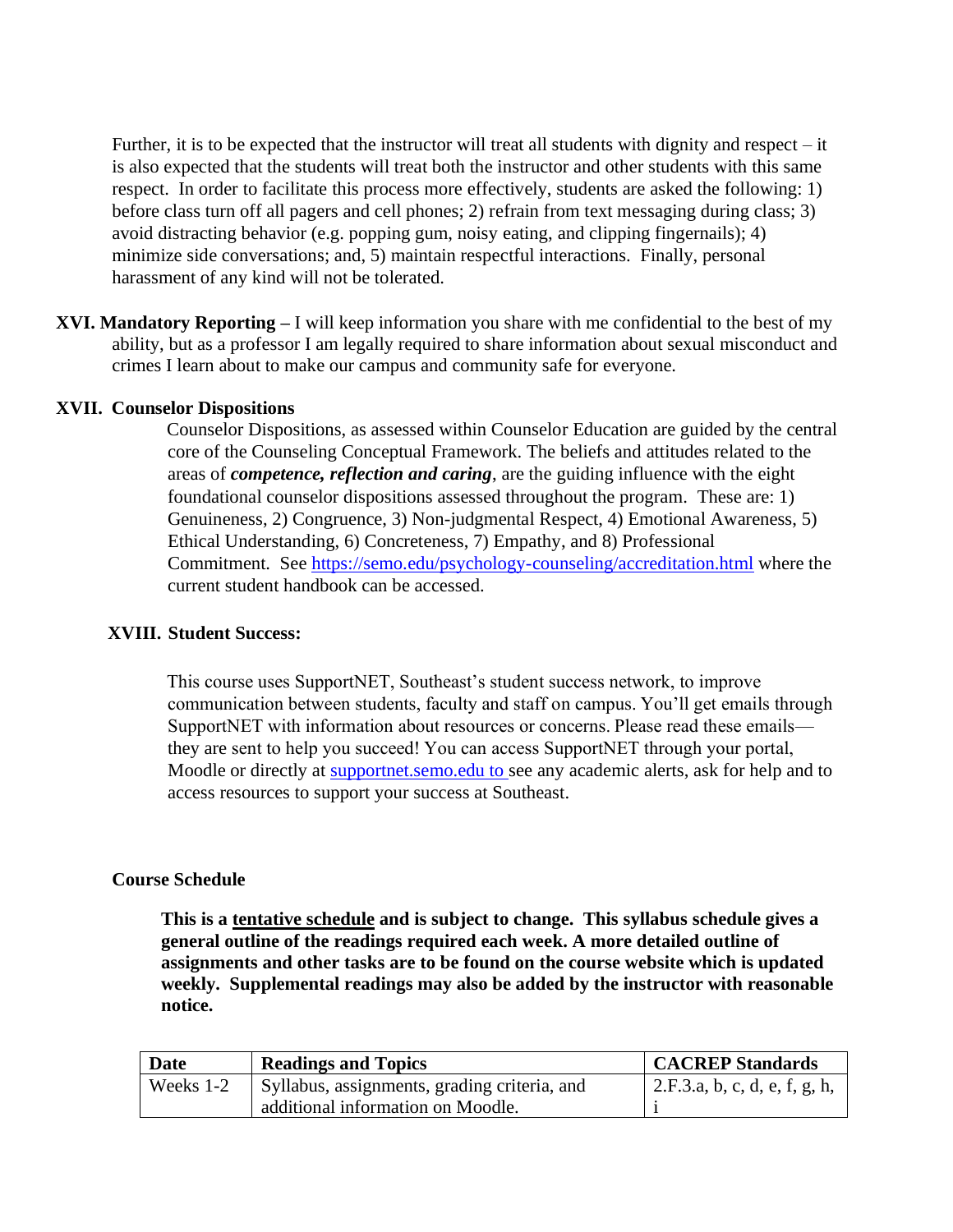|            | <b>Read Ch. 1 &amp; 2</b>                      |                               |
|------------|------------------------------------------------|-------------------------------|
|            | Organizing Themes in Development               |                               |
|            | Epigenesis and the Brain: The                  |                               |
|            | <b>Fundamentals of Behavioral Development</b>  |                               |
|            | <b>Forum and Assignments on Moodle Due</b>     |                               |
| Weeks 3-4  | Read Ch. 3 & 4, Supplemental Readings          | 2.F.3.a, b, c, d, e, f, g, h, |
|            | Cognitive Development in the Early             | $\bf{1}$                      |
|            | Years                                          |                               |
|            | Emotional Development in the Early             |                               |
|            | Years                                          |                               |
|            | <b>Forum and Assignments on Moodle Due</b>     |                               |
|            | Article Pot Luck Ch 1, 2, 3, & 4 (as assigned) |                               |
| Weeks 5-6  | Read Ch. 5 & 6, Supplemental Readings          | 2.F.3.a, b, c, d, e, f, g, h, |
|            | The Emerging Self and Socialization in         | $\mathbf{i}$                  |
|            | the Early Years                                |                               |
|            | Realms of Cognition in Middle Childhood        |                               |
|            | <b>Forum and Assignments on Moodle Due</b>     |                               |
|            | Article Pot Luck Ch 5 & 6 (as assigned)        |                               |
| Weeks 7-8  | Read Ch. 7 & Articles instead of Chapter 8,    | 2.F.3.a, b, c, d, e, f, g, h, |
|            | <b>Supplemental Readings</b>                   | $\mathbf{i}$                  |
|            | Self and Moral Development: Middle             |                               |
|            | Childhood Through Early Adolescence            |                               |
|            | Gender Development                             |                               |
|            | <b>Forum and Assignments on Moodle Due</b>     |                               |
|            | <b>Halfway Reflection Due 3/10</b>             |                               |
|            | Article Pot Luck Ch. 7 & 8 (as assigned)       |                               |
| Weeks 9-10 | Read Ch. 9 & 10, Supplemental Readings         | 2.F.3.a, b, c, d, e, f, g, h, |
|            | Physical, Cognitive, and Identity              | $\mathbf{1}$                  |
|            | Development in Adolescence                     |                               |
|            | The Social World of Adolescence                |                               |
|            | <b>Forum and Assignments on Moodle Due</b>     |                               |
|            | Article Pot Luck Ch. 9 & 10 (as assigned)      |                               |
| Weeks 11-  | Read Ch. 11 & 12, Supplemental Readings        | 2.F.3.a, b, c, d, e, f, g, h, |
| 12         | Physical and Cognitive Development in          | $\mathbf{i}$                  |
|            | Young Adulthood                                |                               |
|            | Socioemotional and Vocational                  |                               |
|            | Development in Young Adulthood                 |                               |
|            | <b>Forum and Assignments on Moodle Due</b>     |                               |
|            | Article Pot Luck Ch. 11 & 12 (as assigned)     |                               |
| Weeks 13-  | Read Ch. 13 & 14, Supplemental Readings        | 2.F.3.a, b, c, d, e, f, g, h, |
| 14         | Middle Adulthood: Cognitive,                   | i                             |
|            | Personality, and Social Development            |                               |
|            | Living Well: Stress, Coping, and Life          |                               |
|            | Satisfaction in Adulthood                      |                               |
|            | <b>Forum and Assignments on Moodle Due</b>     |                               |